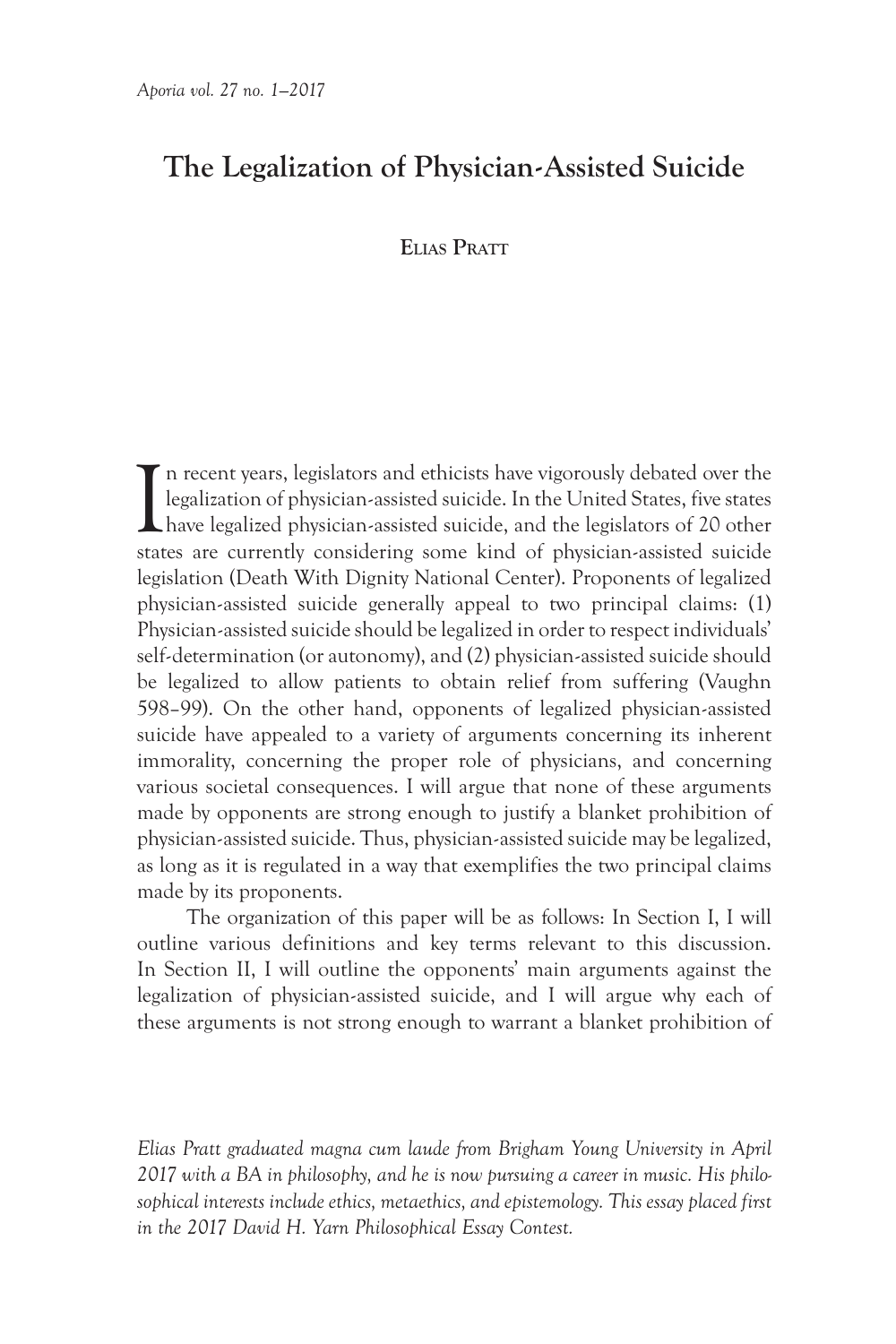the legalization of physician-assisted suicide. In Section III, I will outline various forms of regulation which should ensure that the negative societal consequences pointed out by opponents do not occur. In Section IV, I offer a conclusion to my arguments and briefly explain some of the implications of the kind of legalization of physician-assisted suicide which I advocate.

## **I. Definitions and Key Terms**

*Physician-assisted suicide* can be defined as the practice of prescribing self-administrable lethal medications to patients who desire to end their lives. In the bioethics literature, physician-assisted suicide is sometimes discussed alongside euthanasia. These two terms should not be confused. *Euthanasia* can be defined as "bringing about the death of another person for that person's sake" (Vaughn 595). The important distinction here is that with physician-assisted suicide, the patient takes his or her own life (with the help of a physician), while euthanasia involves a physician taking the life of a patient.

Another important distinction is between euthanasia which is *voluntary* and euthanasia which is *involuntary*. Voluntary euthanasia means that the patient to be killed has given his or her consent to the act, while involuntary euthanasia means that the patient to be killed has not given his or her consent to the act (Vaughn 596).

Finally, as has been noted by bioethicist Angela Faulconer, physician-assisted suicide and euthanasia are often rebranded using other terms which have either more positive or more negative connotations, often revealing the stance of him or her who uses these terms ("Rebranding Death"). For example, physician-assisted suicide is often termed "death with dignity" or "aid in dying" by those who support its legalization.

## **II. Main Arguments against the Legalization of Physician-Assisted Suicide**

Let us first consider opponents' arguments against the legalization of physician-assisted suicide. Some opponents argue that the practice of physician-assisted suicide is inherently immoral. It is inherently immoral according to these opponents because we have a negative duty to not kill (some may add a condition, asserting that we have a negative duty to not kill the innocent). This negative duty might be based on the belief that life has inherent value or on the belief that only God should have power over the giving and taking of life (Brock 11, Arras 361).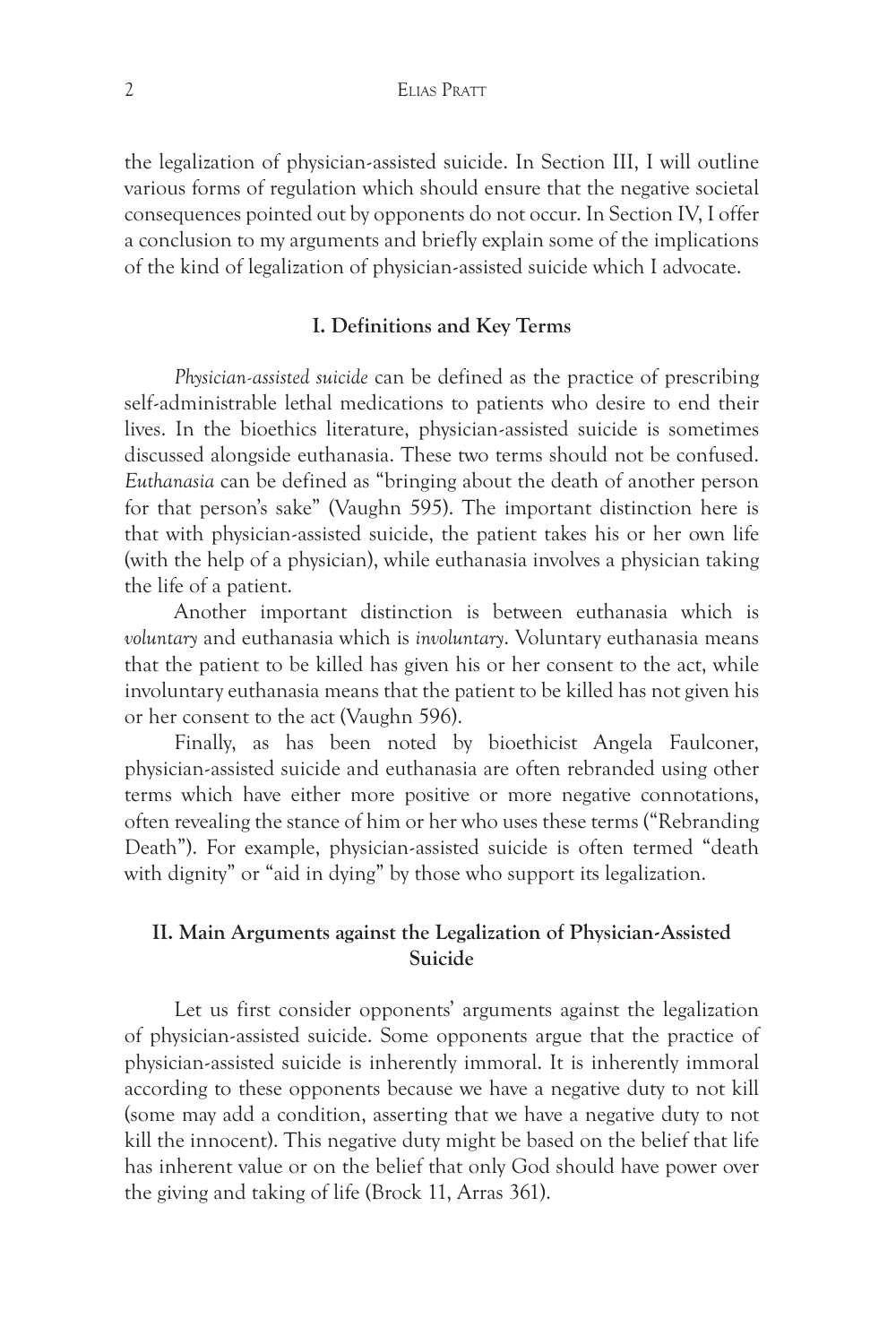Neither of these beliefs offers sufficient justification for a legal prohibition. First of all, I contend that the duty to not kill is not an absolute duty and thus that killing is not absolutely immoral in all circumstances. As with many moral duties, I think that there are clear exceptions—cases in which physician-assisted suicide is in no way immoral. It is not difficult to imagine someone who has lived a full life but is now diagnosed with a terminal illness. Imagine that this person's abilities to function normally are going downhill quickly, and that this process is irreversible—there is no chance that the person will ever regain normal health and functionality. For the sake of argument, imagine that all of the family and friends of this person are at peace with knowing that their loved one will soon depart from them, and that it pains them to see their loved one suffer from pain that cannot be managed. Suppose that this person with a terminal illness is competent and psychologically healthy, but has no desire to face a future of increasing pain and decreasing autonomy. It is perhaps easier to imagine these conditions if one has some personal experience resembling them, but even if one has not witnessed such conditions, I think that it is not unreasonable to view physician-assisted suicide as a morally respectable, merciful option for those who are in these conditions and who desire it. I will explore the conditions that are characteristic of these exceptional cases in further detail in Section III.

But even if the moral convictions of opponents are correct—even if practicing physician-assisted suicide is inherently immoral—immorality does not necessarily indicate that something should be made illegal. Arguing that some act should be illegal solely because of the immorality of the act is unjustifiably paternalistic. As John Stuart Mill famously argued in *On Liberty*, "Mankind are greater gainers by suffering each other to live as seems good to themselves, than by compelling each other to live as seems good to the rest" (23). To be clear, Mill does not condemn interferences of one's autonomy when these interferences prevent persons from harming others; he condemns only those interferences which are aimed at preventing persons from harming themselves (whether physically or morally). In a secular society, we are generally not justified in subjecting others to our own moral and religious convictions even if we are convinced that such subjection would be for the good of others. Thus, arguing that physician-assisted suicide should be illegal just because of a moral or religious conviction is not justifiable.

Some opponents argue that the legalization of physician-assisted suicide would represent an inappropriate expansion of the role of physicians. Bioethicist Daniel Callahan argues that the role of physicians should be limited to "the promotion and preservation of health" and that physicians should not enter "the boundless realm of general human happiness and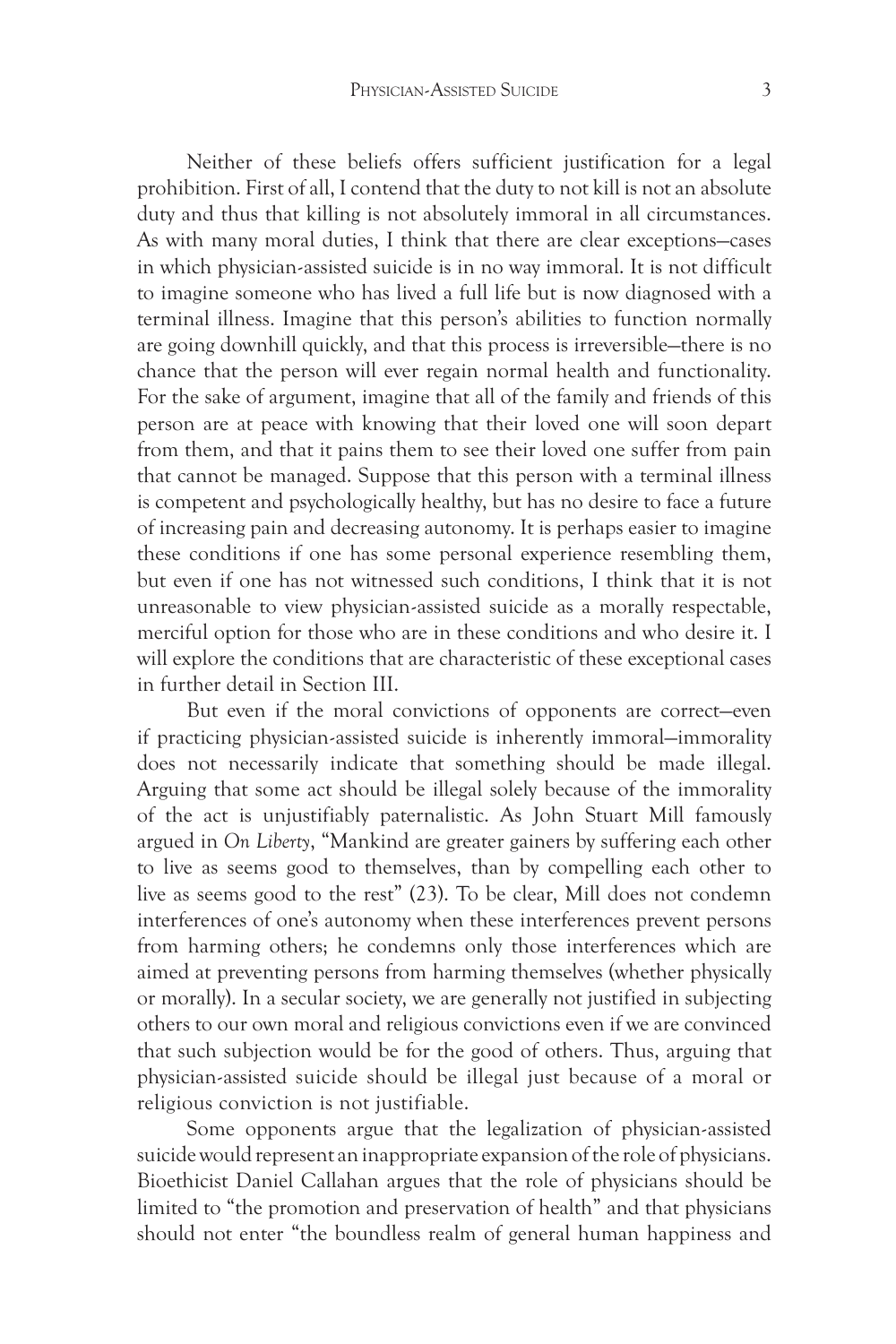#### 4 Elias Pratt

well-being" (53). The practice of physician-assisted suicide, it is argued, would undermine the proper role of physicians as healers, since assisting with death is effectively the opposite of promoting and preserving health. Callahan explains that patients who request lethal medications do so because they feel that their life no longer has value (53). Since claims about the value of life cannot be clinically evaluated by physicians, physicians should not be expected to prescribe medication based on such claims (53).

Callahan's claim that the role of physicians is merely to promote and preserve health is overly restrictive. Plastic surgeons and physicians who perform vasectomies (while they may be acting to promote health in some cases) are not necessarily limited to Callahan's description of the role of physicians. More importantly, the treatment of pain should unquestionably be included within the role of physicians, even though the treatment of pain is not necessarily associated with the promotion and preservation of health. Physicians who treat the pain of patients with incurable diseases are in no way undermining the proper role of physicians. Furthermore, there is no inherent reason why physicians should refrain from promoting "general human happiness and well-being" if they have the resources and skills to do so.

Even if it were determined that the practice of physician-assisted suicide is not compatible with the role of most physicians as healers, this would not justify a prohibition of the practice. The practice of physician-assisted suicide could be limited to institutions where palliative and hospice care are provided exclusively to patients with incurable diseases. Physicians and care providers who work at such institutions could be designated as "end-of-life care givers" to make clear their distinct roles. This institutional separation would resolve concerns that the practice of physician-assisted suicide would undermine the role of physicians whose primary aims are to promote and preserve health.

Some (perhaps most) opponents argue against physician-assisted suicide by appealing to negative social consequences that are considered likely to occur if the practice is legalized. They argue that the legalization of physician-assisted suicide is the first step onto a slippery slope toward voluntary euthanasia and perhaps even involuntary euthanasia. If physician-assisted suicide is legalized, this seems to confer a "right to die" upon certain patients. But not all patients who desire physician-assisted suicide are capable of self-administering a medication, even though they might otherwise qualify for its use. Thus, voluntary euthanasia—in which a lethal injection is administered by a physician—may be seen as a fair exercise of these patients' "right to die." Because of this line of thinking, some opponents think that the legalization of voluntary euthanasia would be an inevitable consequence of the legalization of physician-assisted suicide.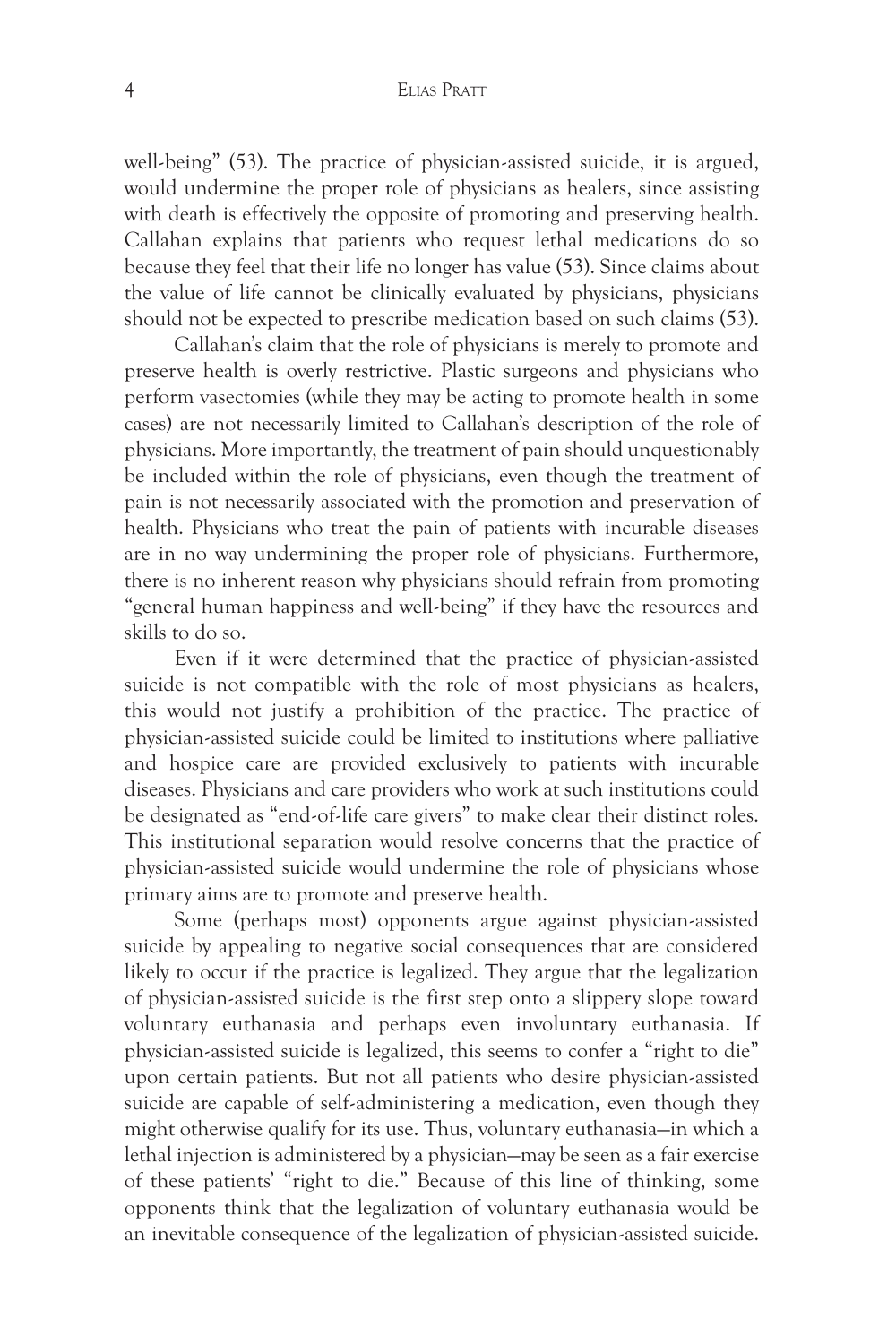According to Callahan, euthanasia (even if voluntary) is even worse than physician-assisted suicide "because it is a fundamental moral wrong for one person to give over his life and fate to another, and no less a wrong for another person to have that kind of total, final power" (53). Callahan goes on to condemn euthanasia by comparing it to slavery and dueling (53).

But the legalization of voluntary euthanasia, according to opponents, would not necessarily be the bottom of this slippery slope; the practice of *voluntary* euthanasia could easily lead to the practice of *involuntary* euthanasia (Arras 361). Since we already grant persons with legal guardianship or a power of attorney to make various healthcare decisions on behalf of patients who are incapable of expressing their own interests, it seems likely that euthanasia could be administered to these vulnerable patients, even though they themselves did not request it. Although we cannot be certain whether or not some patients of this condition would request euthanasia if they were able to do so, it is certainly possible that euthanasia could be administered to some who would not want it—that is, the door would be opened for involuntary euthanasia, which would certainly be a negative consequence.

But, some opponents argue, patients who are incapable of expressing their own interests are not the only persons susceptible to involuntary euthanasia. Physicians—and society at large—could become accustomed to the idea that euthanasia is a cheap and convenient solution to suffering. This convenient solution might be seen as a preferable alternative to treatments which require greater resources or are more expensive (Faulconer). Physicians who adopt this view might pressure fully competent patients into requesting euthanasia, or they might even administer euthanasia despite the absence of any request at all. Because of the privacy laws surrounding the physician-patient relationship, such abuses could go unnoticed (Arras 361). Surely such a dreadful possibility—even if it is not a *guaranteed* consequence of the legalization of physician-assisted suicide—warrants serious consideration.

In response to these slippery slope arguments, I argue that these concerns represent a rather cynical view of humanity. These arguments assume that citizens and legislators will be blind to the consequences of the laws they support. These arguments also assume that our ability to make ethical decisions is determined by the laws that bind us. This "legal determinism" misrepresents the goodness and rationality of mankind. A change of legislation will not make legal guardians irresponsible in deciding what is best for those who they represent, nor will it turn physicians into malicious killers. In order to make each contingency of the slippery slope seem plausible, opponents must adopt an unrealistically pessimistic view of society.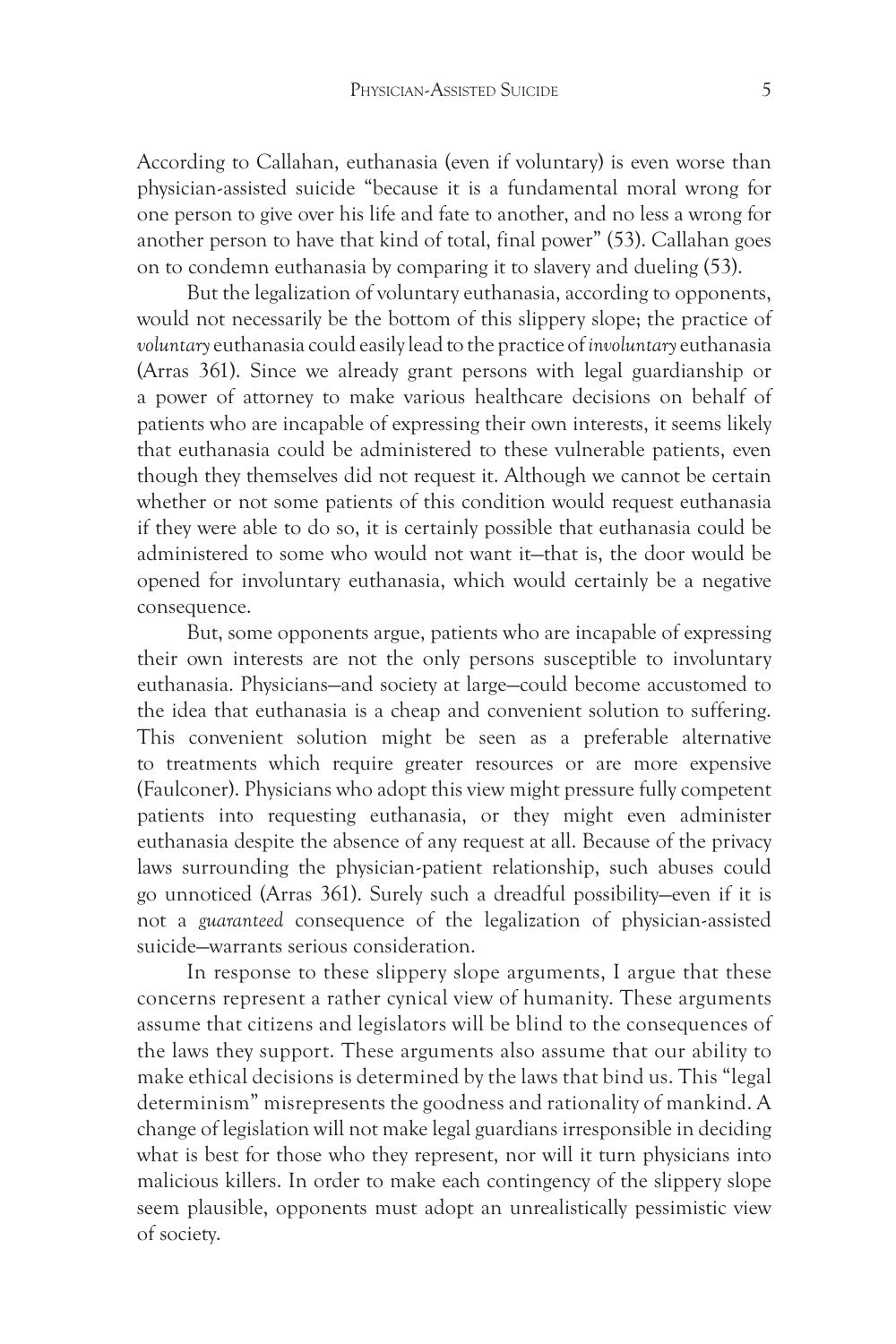#### 6 Elias Pratt

However, even though such slippery slope arguments represent a cynical view of humanity, they still warrant serious consideration. The possibility of physician-assisted suicide leading to involuntary euthanasia, even if not very likely, would be a tragedy. But our consideration of these possible negative consequences does not lead us to the conclusion that physician-assisted suicide should be absolutely prohibited. Rather, we need to consider how the practice of physician-assisted suicide can be regulated so that these negative consequences will be prevented. Thus, I turn now to a discussion of how physician-assisted suicide should be regulated.

### **III. Regulation**

Physician-assisted suicide should be regulated in a way that exemplifies the two principle claims that are appealed to by its proponents. Recall that the first claim is this: Physician-assisted suicide should be legalized in order to respect individuals' self-determination (or autonomy). In order to ensure that physician-assisted suicide is practiced in a way that respects individuals' self-determination, it must be limited to cases that are indisputably voluntary.

For the practice to be indisputably voluntary, several regulatory conditions must be met. First, since euthanasia could be administered involuntarily, the legalization of physician-assisted suicide must allow only the prescription of *self-administrable* medications. Second, since patients suffering from terminal illnesses may also suffer from a psychological disorder like depression, patients who request physician-assisted suicide must meet with a qualified psychiatrist. If the psychiatrist determines that the patient is suffering from a psychological disorder, the patient must receive treatment for that disorder before qualifying for physician-assisted suicide.

Besides ensuring that the patient is not suffering from a psychological disorder, the involvement of the psychiatrist is important for other reasons as well. The psychiatrist would function as a third party advocate for the patient. The psychiatrist would be able to ensure that the patient is not requesting physician-assisted suicide because of social pressure from physicians or family members. Since a psychiatrist would be necessarily involved in every case of requested physician-assisted suicide, abuse by a physician would not remain undetected within the privacy of the physicianpatient relationship.

A third regulatory condition was suggested by bioethicist Dan W. Brock: "The patient should be provided with all relevant information about his or her medical condition, current prognosis, available alternative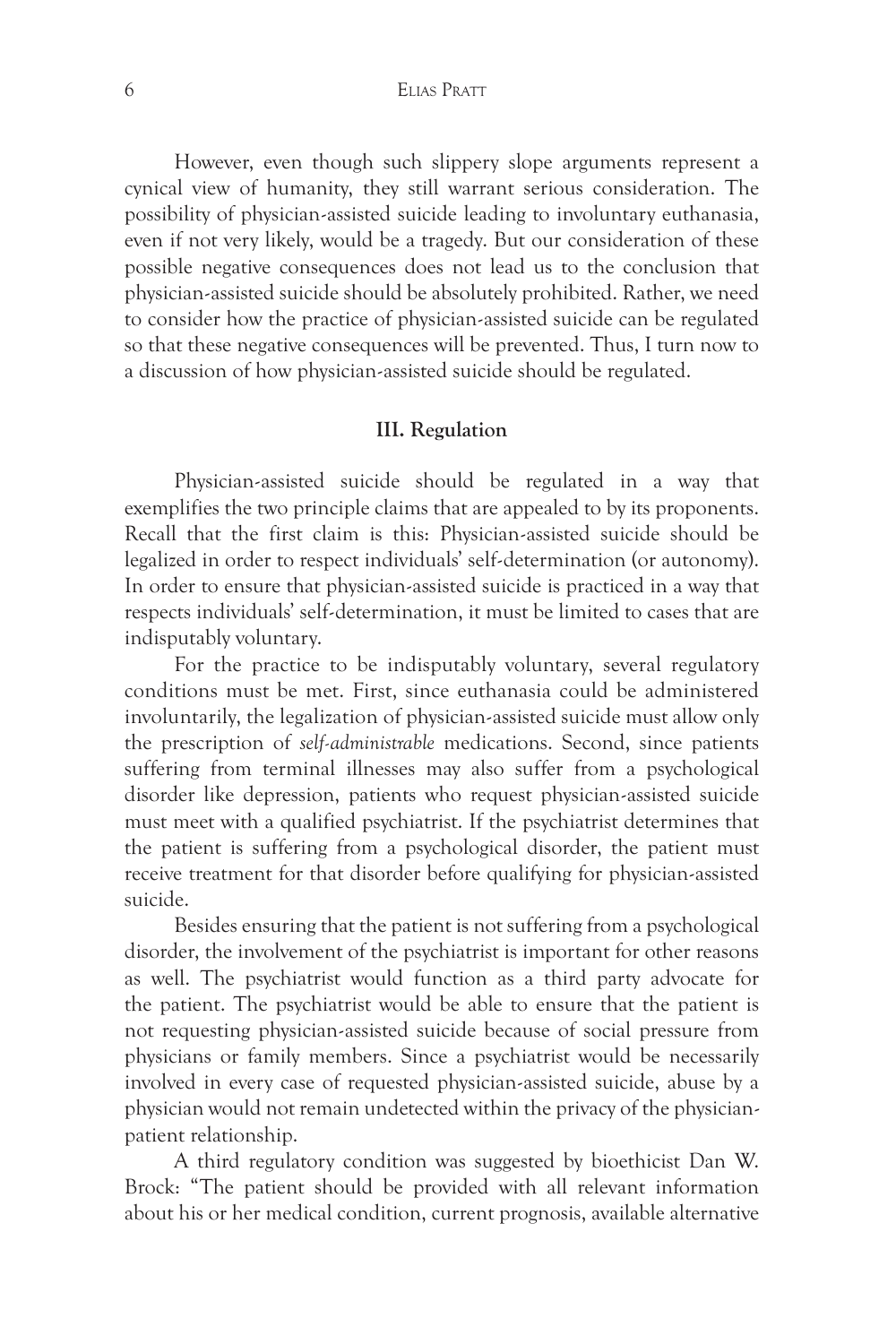treatments, and the prognosis of each" (18). This information is essential because a lack of accurate understanding regarding one's medical condition would inhibit the individual's ability to make a rational, voluntary decision.

But even if the patient has been provided with accurate information, the patient still may not fully appreciate that information, especially the information regarding alternative treatments. Thus, a fourth regulatory condition should require patients to actually *receive* the best available treatment alternative before resorting to physician-assisted suicide. After informing the patient as to what available treatment alternative is the most effective, the physician should assist the patient in arranging for that treatment. This treatment could cause patients to change their minds regarding their desire for physician-assisted suicide. As was noted by bioethicist John D. Arras, "the New York State Task Force on Life and Law found that the vast majority of patients who request [physician-assisted suicide] . . . can be treated successfully for . . . their pain, and that when they receive adequate . . . palliative care, their requests to die usually are withdrawn" (361). This fact demonstrates that some requests for physician-assisted suicide are made by patients who have not fully appreciated the options that are available to them. Such premature requests cannot be considered truly voluntary, and thus patients should be required to receive the most effective treatment alternative before resorting to physician-assisted suicide.

Some might object that the most effective treatment alternatives are not always available to some patients because of geographic distance or financial limitations. It is unfortunate that some may not have access to adequate care because of where they live or because of what they can afford, but I think that these factors should be considered when determining what treatment alternatives are truly "available." If the most effective treatment alternatives are not available to a patient due to distance or due to financial limitations, then physician-assisted suicide should not be denied to that patient (assuming that the other regulatory conditions have been met). This unfortunate circumstance should motivate us as a society to be invested in healthcare reform that makes adequate end-of-life treatments available to as many people as possible. As soon as these treatment alternatives are available, then patients have no excuse to not try them before resorting to physician-assisted suicide.

If those four regulatory conditions are met, then patients' requests for physician-assisted suicide can be considered truly voluntary and in alignment with the proponents' claim that physician-assisted suicide should respect patients' self-determination. These four regulatory conditions should also resolve opponents' concerns regarding the negative consequences of legalizing physician-assisted suicide. As long as these regulations are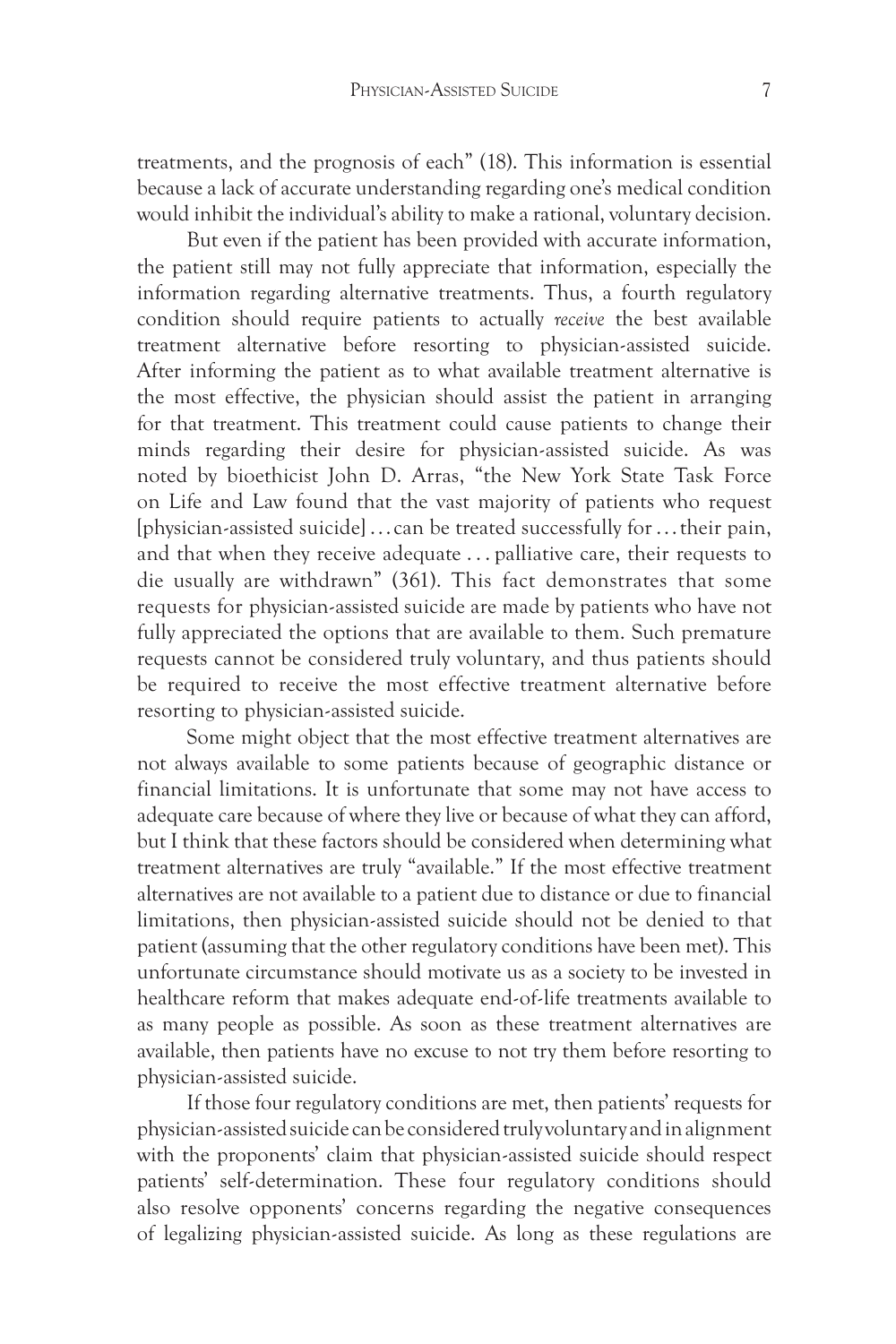applied in good faith, euthanasia will never be permitted, and physicians will not be able to abuse the law by coercing their patients into requesting physician-assisted suicide.

But the first claim made by proponents—that physician-assisted suicide should respect individuals' self-determination—is not the only guide for the regulation of physician-assisted suicide. If we only considered self-determination when deciding how physician-assisted suicide should be practiced, then we might allow patients to request it regardless of their physical condition (Arras 361). Some patients might desire to die even if their pain has been or can be successfully treated. Even though these patients may be fully capable of making voluntary requests, it would be wrong to respect their self-determination without any consideration of their physical condition. Thus, we must consider the second claim made by proponents—that physician-assisted suicide should be legalized to allow patients to obtain relief from suffering. This claim should also guide the way we regulate the practice of physician-assisted suicide. Based on this claim, physician-assisted suicide should be limited to those patients whose pain cannot be successfully treated. Even John D. Arras, who opposes the legalization of physician-assisted suicide, admits that "a small percentage of patients suffer from conditions . . . that currently lie beyond the reach of the best medical and humane care" (361).

## **IV. Conclusion**

In this paper, I have shown how arguments offered by opponents are not strong enough to warrant a blanket prohibition of physician-assisted suicide. Opponents who argue that physician-assisted suicide is inherently immoral cannot use their moral and religious convictions to limit the freedom of others. Opponents who argue that the practice of physician-assisted suicide would undermine the proper role of physicians misunderstand what that proper role is. Concerns about the consequences of legalizing physician-assisted suicide do warrant consideration, but these concerns can be resolved by regulating the practice. The two principal claims made by proponents of legalized physician-assisted suicide—namely, (1) that physician-assisted suicide should be legalized in order to respect individuals' self-determination (or autonomy), and (2) that physician-assisted suicide should be legalized to allow patients to obtain relief from suffering—offer a basis for several regulatory conditions that should be met before physician-assisted suicide can be practiced. If these regulatory conditions are met, negative social consequences can be prevented.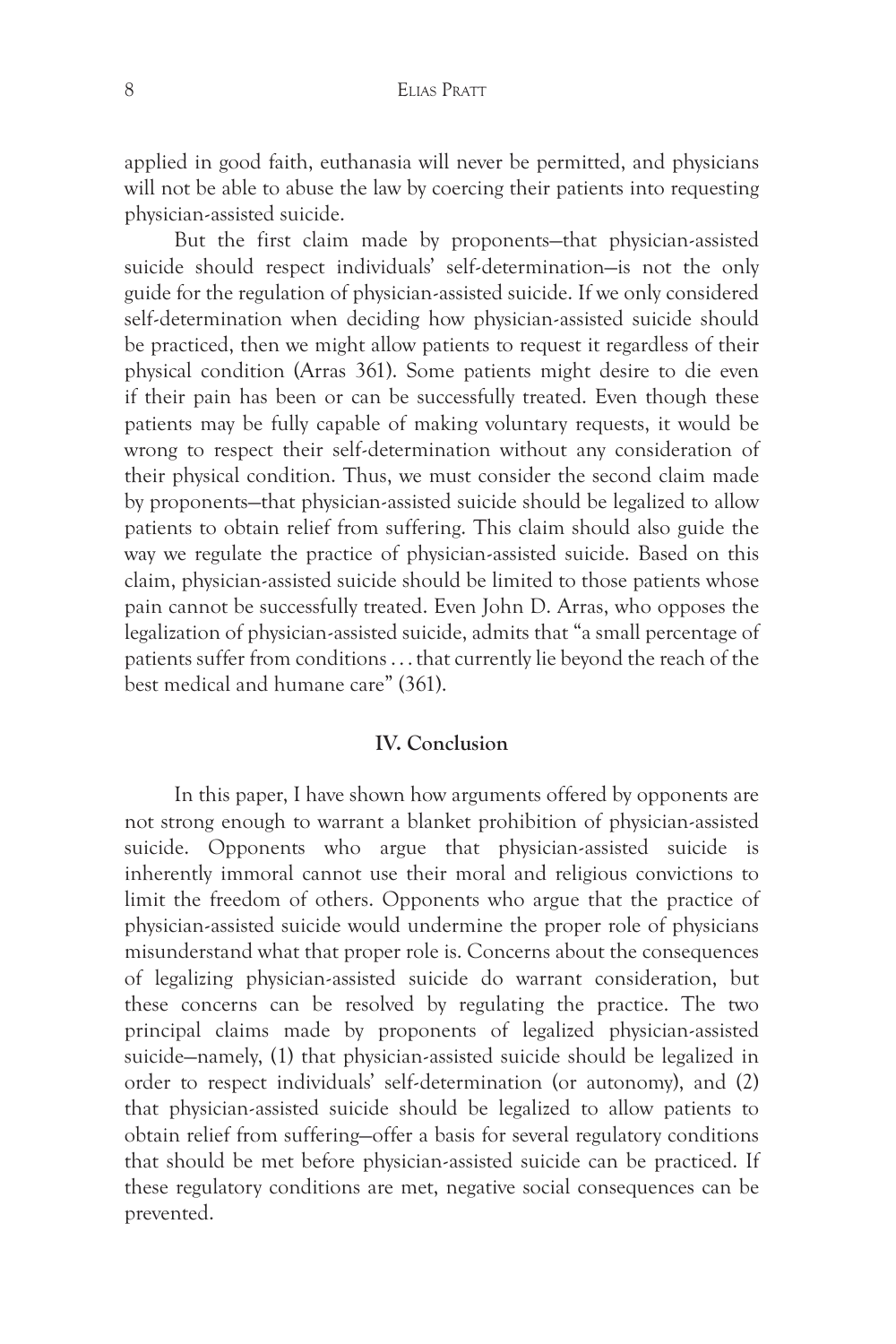The kind of legalization of physician-assisted suicide which I have advocated in this paper is quite conservative. The regulations which I have suggested would ensure that the practice would be limited to those exceptional cases in which patients desire the practice and are capable of exercising self-determination, and in which patients are truly in need of relief from suffering. It is possible that the regulations which I have suggested are so conservative that physician-assisted suicide would be out of reach to some individuals who could have otherwise benefited from it. However, I believe that these regulations are necessary to prevent the greater evil of abuses such as involuntary euthanasia. As physician-assisted suicide becomes legally available in more jurisdictions, surely further research will be done which will allow for the refinement of these regulations, ensuring that the practice is made available for those who need it while the vulnerable are protected from its abuse. I am optimistic that this is an ideal which can be achieved.